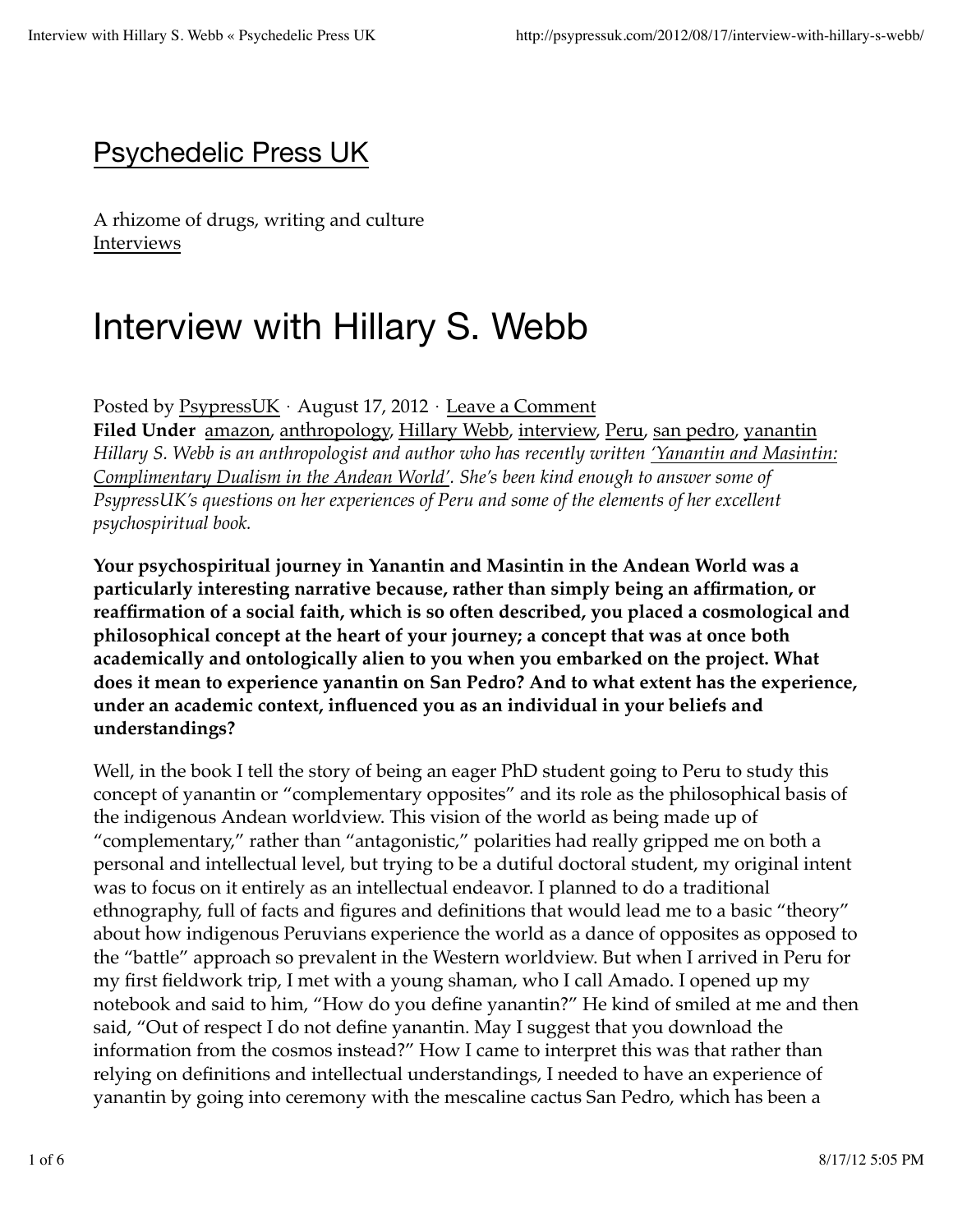psycho-spiritual tool within this culture for thousands of years.

In the first few chapters of the book I go into detail about the mental wrangling I went through before I finally decided to take him up on this offer. And, wow, thank goodness I did. Because he was right. Despite my initial personal fear and intellectual doubt, with the help of San Pedro I was able to have a deeply embodied and profoundly meaningful experience in which I was able to step outside of my firmly entrenched "habits of mind" and see the world through the lens of complementarity. It was brilliant and beautiful and truly paradigm shifting, both on personal and professional levels.

What does it mean to experience yanantin on San Pedro? For me it was having a taste of a state in which antagonistic divisions of right and wrong, the splendidness and savageness of self and world, lost their traction. They lost their necessity. They lost their ontological appeal as a way of making meaning of the world and my role within the world. Like many psychedelics, San Pedro has the exquisite ability to open one up to a kind of "neutral zone" in which all those rigid polarities that we create for ourselves on a daily basis drop away and we get to recreate the world. Or, at least, we get to recreate our relationship to the world. And maybe those two are the same thing.

Speaking as an academic, my work with San Pedro brought with it increased respect for non-ordinary ways of knowing; for the tangible, valid, and highly practical information that can be accessed within altered states, whether that be through psychedelic use, shamanic journeying, chanting, or any other means of entering into a non-ordinary states of awareness. On a personal level … gosh, where do I even begin with that? All I can say simply is that having a subjective, integrated experience of yanantin has resulted in me being a more relaxed, happier person; one who can more easily dance with the tensions of existence and more easily laugh at this quirky human experience that all of us walking round on the planet are engaging with every day. So, to me, it is to our great shame and detriment that, due to stigma and legalization issues, psychedelics are a tool that we are denied use of in Western culture. Because there are marvels and wisdom to be found there.

#### **Did you have any experience with psychedelic plants or substances prior to using San Pedro? And, if so, did these in any way prepare you for what you experienced in Peru when researching yanantin?**

I had experience in the sense that in my twenties I played around with a couple different psychedelics and then later in life had what I consider a "homeopathic" dose of ayahuasca. But, for the most part, my prior work in the field of consciousness studies had been with shamanic journeying, ecstatic breath work, experimenting with various sound technologies as a means of inducing altered states—that kind of thing. So I did have prior experience accessing the "wild mind." I knew things were likely to get weird. I knew that in order to have the experience I craved I needed to let go of any kind of certainty and rationality and desire to be in control of the contents of my own mind and just let the San Pedro have its way with me.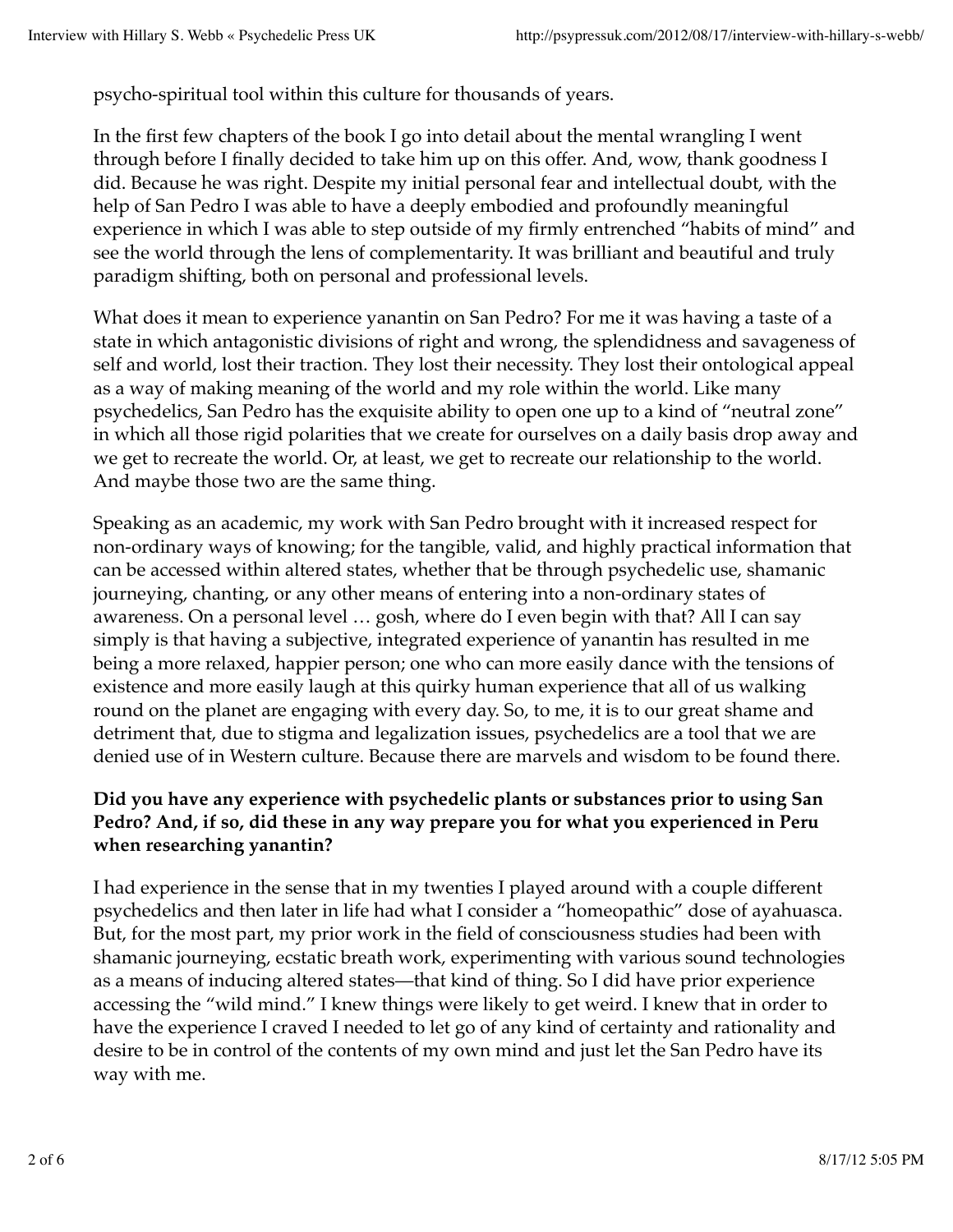Compared to that more recreational psychedelic use, what distinguishes my experience with San Pedro in ceremonial context is that each of the prior experiences had taken place in what I would call a "non-intentional" context. In other words, I was hanging out with friends and someone happened to have a bag of mushrooms and it was Friday, and we were bored. We had fun, sure, but in this context not much of the experience was particularly useful to us beyond the few hours that we were under its influence. Nothing was integrated in a way that it could be used to enhance our non-stoned life. Nothing was learned or healed. In contrast, when going into ceremony with Amado and my other research participants, a very intentional teaching space was created and therefore the experience resulted in very positive effects that have lasted far beyond the duration of the "trip."

To me, this is key. I have become an advocate for the use of various altered states as a way to attain personal and professional knowledge. And when I say that I'm referring to the use of these tools in a very specific, very intentional context. This is not to say that there isn't something to be gained getting together with friends on a Friday night––I know many people who have had profound revelations in this context and I certainly don't want to discount that. But speaking personally and professionally, I do feel that working with a "professional" in some sort of intentional context is where it's at—both for safety sake and for maximizing the potential of these states.

**You wrote: "It is noteworthy that the New Age movement, having borrowed many of its beliefs, symbols, and practices from indigenous cultures, and then combined them with other teachings from around the world, has brought these beliefs back to Cuzco in a new, regurgitated, and reimagined form" (Webb 5). You then go on to suggest that the inclusive nature of Andean ideology was one factor in your recognising the complimentary dualism of yanantin within it. Do you think the New Age movement has an essential element within itself, or that it is in fact rather a matrix of other ideologies?**

Hmmmm … yeah. That's one of those questions that you may get a different answer from me if you ask me again in an hour from now! So much depends on perspective and what part of the movement you gravitate towards. My basic feeling is that "New Age" isn't so much a spiritual tradition in and of itself, but rather is a meeting ground for seeking individuals who are called to ask questions like, "How do we best engage with the world around us?" "The world within us?" "The world beyond us?" We're sorting through a variety of belief systems and teachings in order to see which ones make the most sense for our lives. From that perspective, that it is a matrix of ideologies is its "essential element." The coalescing element is the search and, ideally, a vehicle for openness to new ways of being and engaging. And the diversity of ideologies within it supports that mission.

I think it's because I see the New Age movement as a wonderful opportunity to seek for new ways of being that I find myself irritated with certain aspects of it that have become just as fundamentalist and holier-than-thou and non-self-reflective in a critical thinking sense as any religious or scientific system that the movement claims it wants to move beyond. I'm getting a little off-topic here, so I wont go on about it, but just to say that in my opinion the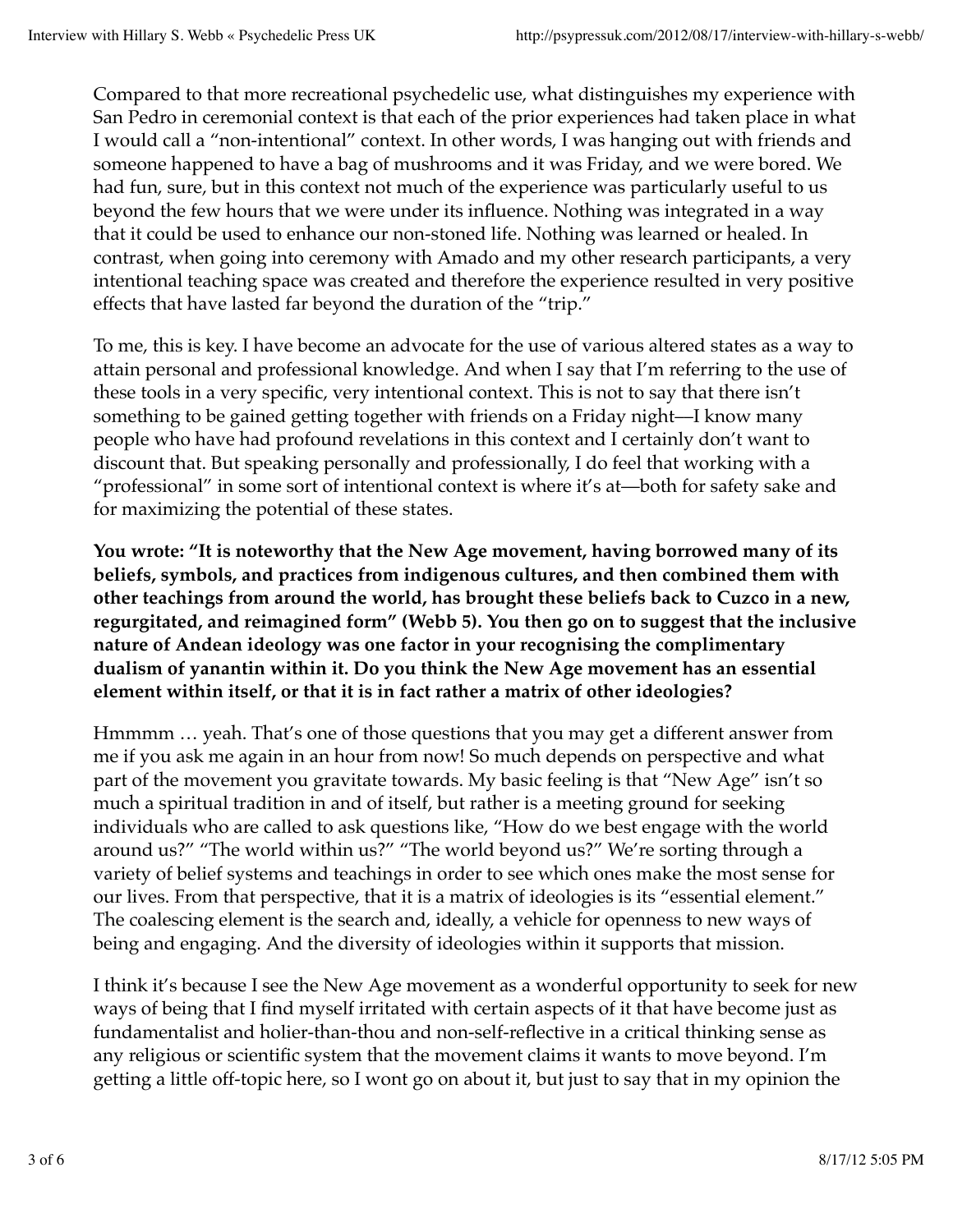New Age movement is, at its best, a wonderful opportunity to explore our relationship to the cosmos, but that we have just as much potential to fall into the trap of seeing one small piece of the equation and deciding that we have solved the whole mystery. I think what's called for is a delicate balance of openness and rigor in the sense of, "Ok, what else might this experience mean?" To continually return to the quest and the questioning.

**In one of my favourite passages in your book, in the chapter** *Of Time and Space***, you write: "***History is a line with no going backward, only forward***, my Spanish teacher's brother had told me.** *But in a spiral you can go forward and backward. It repeats, It renews. It is reversible. Within that spiral you can renew yourself. You can renew the world. Infinitely***" (Webb 60). In many respects, for me, this line encapsulated many themes and threads in the book. The academic journey so far as you delved deeper into examples of complimentary dualism; the psychospiritual so far as the self is undergoing a constant state of renewal. To what extent do you think there is a lesson in this model for the Western approach to history, and more deeply, ontology?**

That's a lovely reflection. Really. I think you're right, that the idea of renewal and circling back on yourself is a recurring theme in Yanantin and Masintin. In the last chapter of the book I describe my final San Pedro journey, in which I find myself moving backwards in time, returning to the beginning, revisiting the various rhythms of this yanantin journey. And at that point recognizing that there is no end to the story. That's a very Western view in my experience, this impulse to have every "story" tied up in neat bows, whether that is our personal story or the desire to uncover the ultimate answer to life, the universe, and everything. Instead, the book does not end with me having some ultimate Revelation or one Great Insight that makes everything clear once and for all. I certainly don't arrive at some sort of psycho-spiritual-intellectual perfection surrounding this idea of yanantin, but rather in a place where I stopped struggling for resolution. That place, I discovered, is both scary and wonderful.

As for what lesson this might hold for the Western approach to history … Well, in the West we tend to have a linear, teleological vision of history as a constant progression, with constant progress, all leading towards some absolute endpoint in which some sort of singularity is achieved—whether that be the triumph of good over evil, or the arrival at some kind of ultimate theory of everything. It's a reductionist model that is uncomfortable with complexity and messiness. Within the indigenous Andean perspective, on the other hand, history is seen as a constant renewal and rebalancing. Amado once told me, "Here in the Andes we don't have a creation story because creation is happening every day." And if every day there is creation, then in order for that to happen there must be constant endings as well. And that kind of cyclical-spiral model really resonates for me. That's where the tension of constant beginnings and endings becomes responsible for the elegance of the dance.

**There is an increasingly populated, and reported, cultural exchange going on between the Amazon and the West that revolves around the use of psychedelic plants and**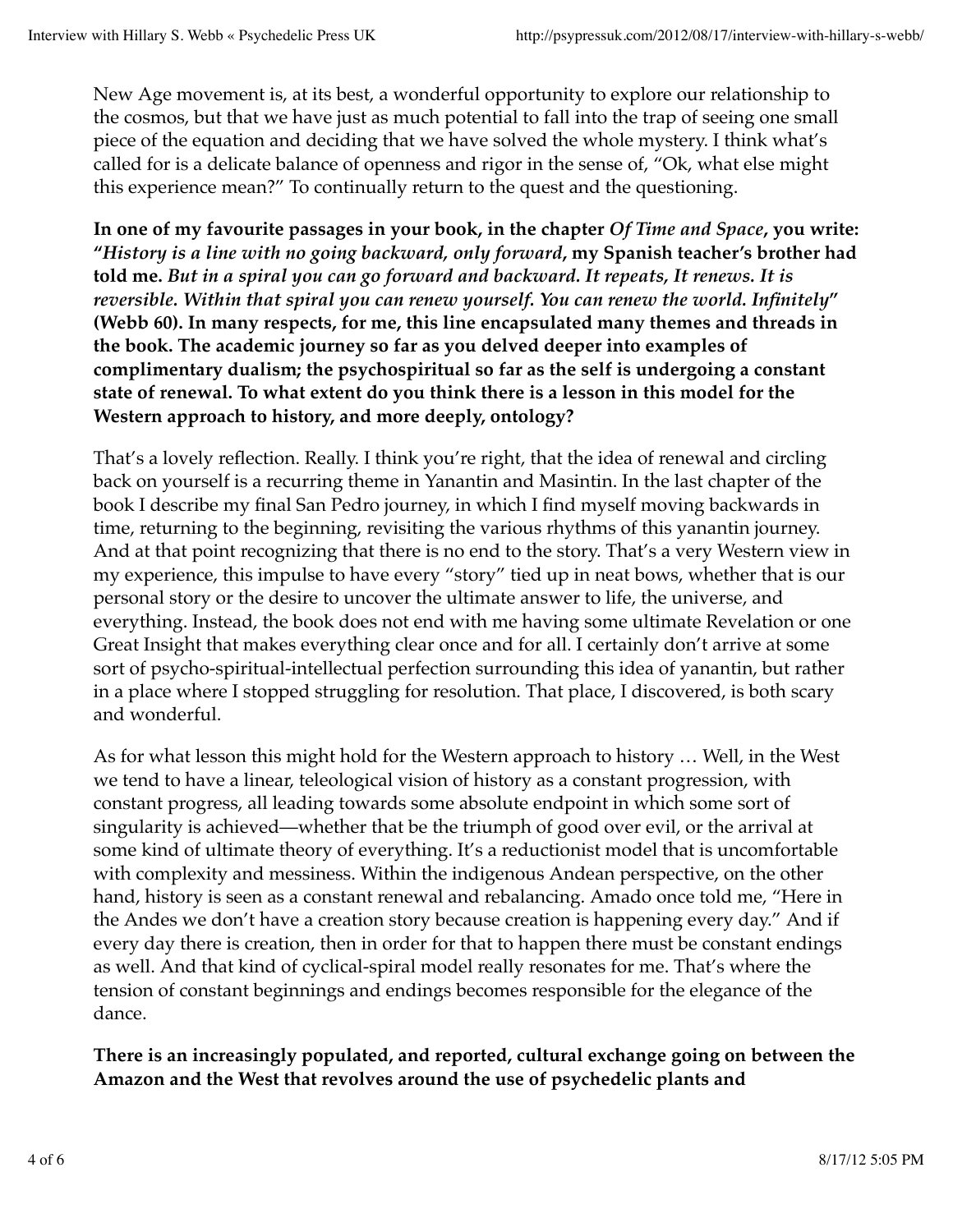#### **psychospiritual healing. As someone who straddles both the academic and personal aspects of this cultural exchange, what do you think the effect of this will be for the future two cultures?**

I have no idea. Really, no clue at all. Like anything else, this exchange will come with a mixed bag of outcomes, both positive and negative—however you want to define those terms. Probably it'll be a mix of both. I don't know what the effect will be, but I do know that I support this exchange, despite—or maybe because of—the potential impacts on each culture. As an anthropologist and as a human being, what gets me passionate about this exchange is that here we have an opportunity to ask each other, "How do you see the world and yourselves?" "How do you navigate certain 'problems' of existence?" Because, while our culture may have run out of ideas for how to respond to a certain practical or existential problem, another culture may come at it from an angle at which the "problem" is not a problem at all! Through engaging with other cultures we have an opportunity to shed light on our human condition and find ways of easing our personal and collective suffering. That is most certainly what I found in my work with the complementary worldview of Peru. Having these exchanges with Amado and the rest, suddenly places where I was stuck emotionally, intellectually—became unstuck. Small revelations occurred that filled me with joy and peace and optimism. And, similarly, Amado and the others had an opportunity to look at their worldview anew, through my eyes, and in doing so gain new perspective and insight for their own lives. And that got them very excited. Being in ceremony together, laughing together, crying together, a dialectic process occurred in which our two perspectives came together and created something new; a "third thing" that was greater than either of the two perspectives separately. What a miracle! This fills me with great hope for the future that we are all creating together.

#### **Finally, do you have any plans to continue your research into Andean philosophy, cosmology and botanicals in the future?**

At the moment, I don't have plans to continue my research in Peru. But, you know, it's funny––when I made my first trip there in 2000 I enjoyed it very much, but I didn't have any overwhelming impulse to return. But over the last eleven years, life has brought me back there over and over again, in a variety of different roles and for a variety of different reasons. Apparently Peru and I have some karma to work out! So even though I find myself wanting to move in other directions, it may well be that there's more exploration to be done there. But regardless, my work and life's passion is about exploring non-ordinary states of consciousness and investigating how various cultures dance with the world around them and, in particular, how they relate to the enigmatic phenomenon of human consciousness. The reoccurring question for me on both a personal and professional level is, "What more is there, beyond our current understanding of reality?" And there are so many ways of stepping into that question. So what specifically the next project will look like, I'm not sure, but I doubt I'll ever get too far away from that central quest.